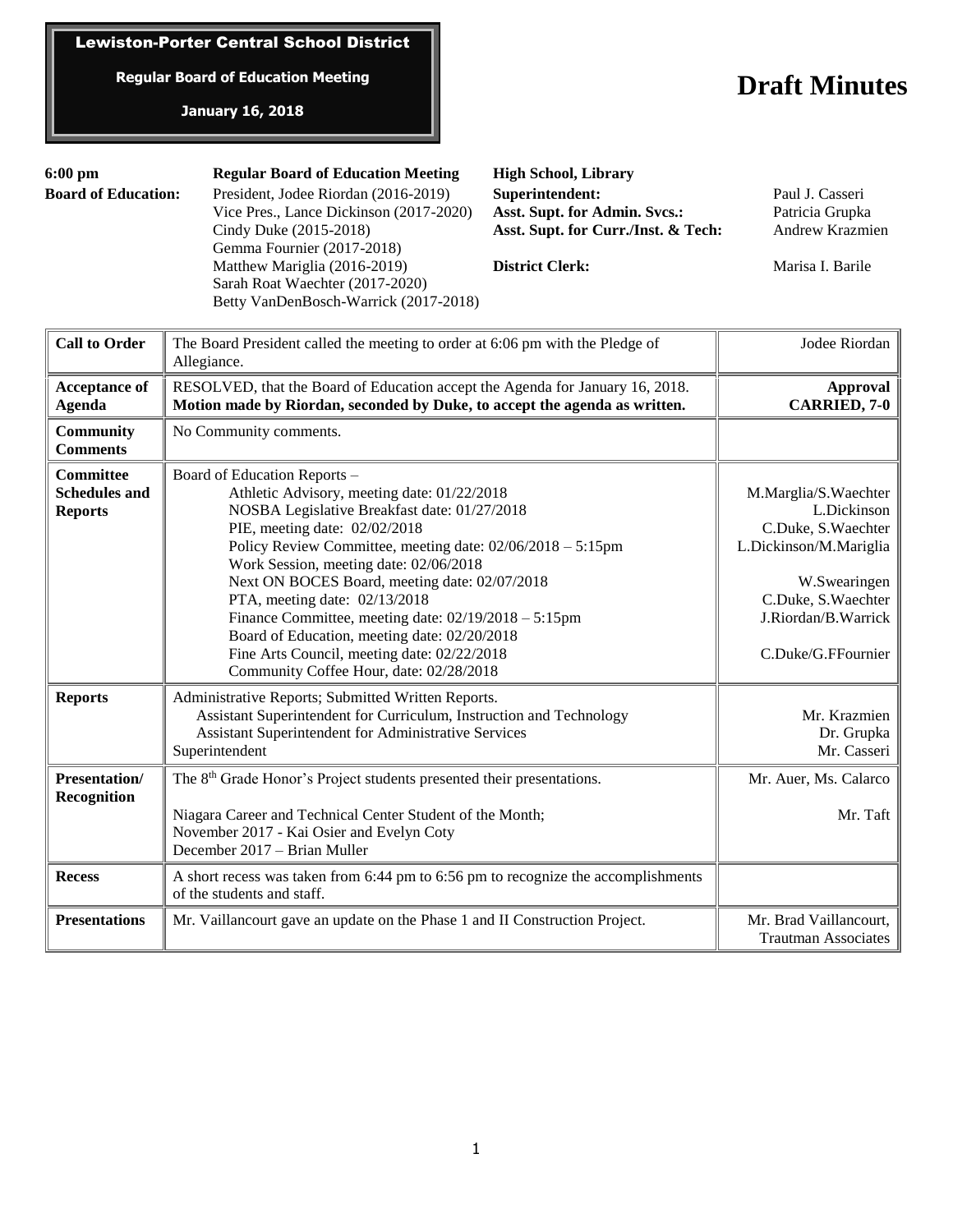# **Work Session**

| <b>Work Session</b> | Dr. Grupka reviewed the Budget Calendar and had an early budget discussion. |  |
|---------------------|-----------------------------------------------------------------------------|--|
| <b>Discussions</b>  |                                                                             |  |

# **District Operations**

| <b>Minutes</b>                                              | <b>RESOLVED</b> , that the Board of Education approve the Minutes from the December 19,<br>2017 Regular Board of Education meeting, as submitted by the District Clerk.<br>Motion made by Riordan, seconded by Mariglia to approve M-1.                                                                                                  | $M-1$<br>Approval<br><b>CARRIED, 7-0</b>                                |
|-------------------------------------------------------------|------------------------------------------------------------------------------------------------------------------------------------------------------------------------------------------------------------------------------------------------------------------------------------------------------------------------------------------|-------------------------------------------------------------------------|
| <b>Minutes</b>                                              | <b>RESOLVED</b> , that the Board of Education approve the Minutes from the January 4,<br>2018 Special Board of Education meeting, as submitted by the District Clerk.<br>Motion made by Riordan, seconded by Waechter to approve M-2.                                                                                                    | $M-2$<br>Approval<br><b>CARRIED, 7-0</b>                                |
| <b>Consent Agenda</b><br>for Financial<br><b>Operations</b> | <b>RESOLVED</b> , that the Board of Education approve the following, Items NF-1 through<br>NF-4, in the financial consent agenda as submitted by the Administration:<br><b>Budget Status Reports</b><br>Treasurer's Report<br>Claims<br><b>Transfer History</b><br>Motion made by Riordan, seconded by Warrick, to approve NF-1 to NF-4. | $NF-1$<br>$NF-2$<br>$NF-3$<br>$NF-4$<br>Approval<br><b>CARRIED, 7-0</b> |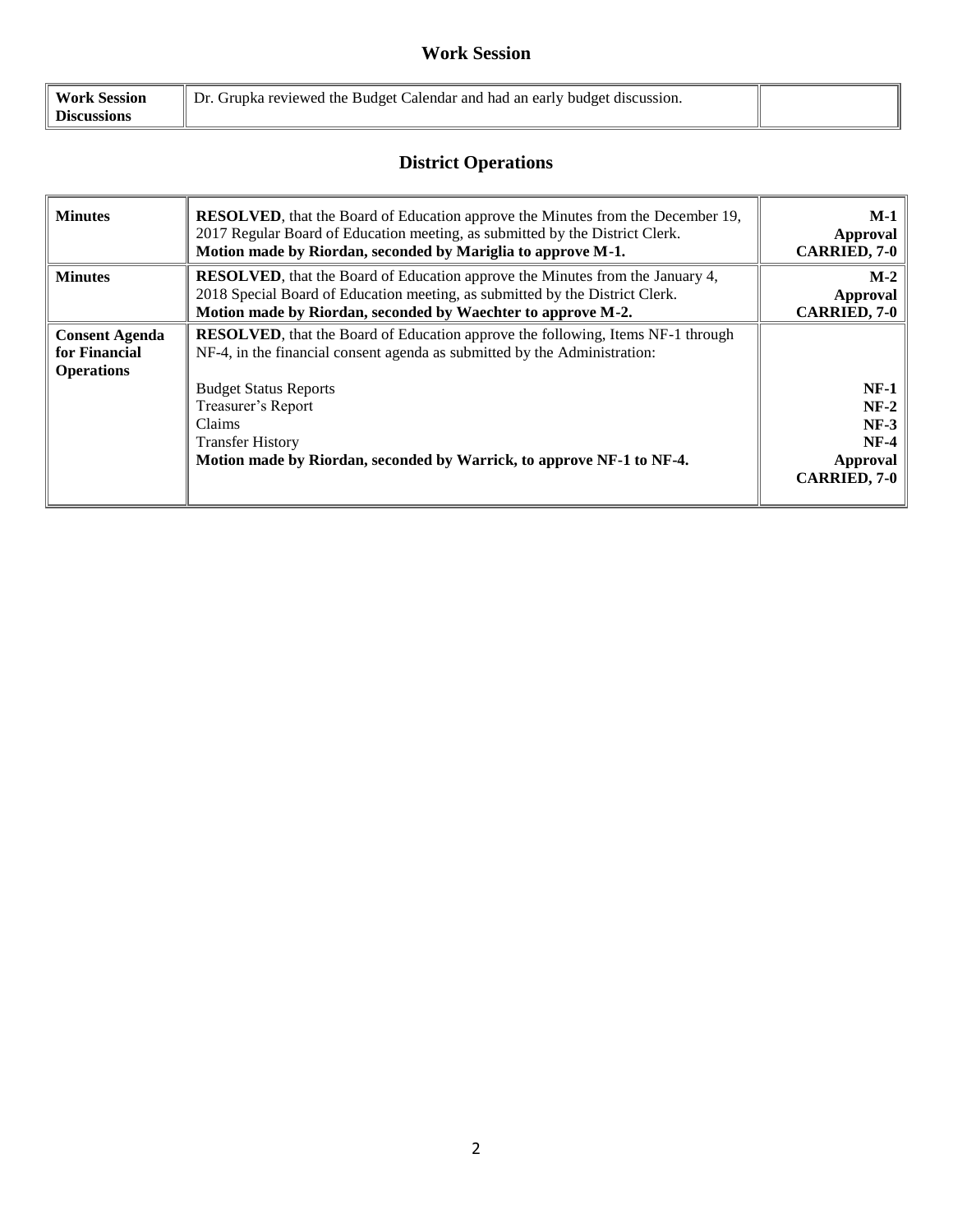### **New Business – Administration**

|                                                |                                                                                                                                                                                                                                                                                                           |                            | $1$ v $\mathbf{c}$ w Dusin $\mathbf{c}$ ss – Aunininsti ativii |                            |                                                                 |
|------------------------------------------------|-----------------------------------------------------------------------------------------------------------------------------------------------------------------------------------------------------------------------------------------------------------------------------------------------------------|----------------------------|----------------------------------------------------------------|----------------------------|-----------------------------------------------------------------|
| Class of 1958                                  | <b>RESOLVED,</b> that the Lewiston-Porter Board of Education recognize and acknowledge the<br>Class of 1958 for their distinguished accomplishments to include the Class of 58 Memorial                                                                                                                   |                            |                                                                |                            | $NA-1$<br><b>Approval</b>                                       |
|                                                | Scholarship Program, Memorial Tree and Brick Projects, Alumni Association Leadership and                                                                                                                                                                                                                  |                            |                                                                |                            | <b>CARRIED, 7-0</b>                                             |
|                                                | Numerous Distinguished Alumni.                                                                                                                                                                                                                                                                            | The Class of 1958 Members: |                                                                |                            |                                                                 |
|                                                | Llewellyn Howell, Jr.,<br>President                                                                                                                                                                                                                                                                       | Kenneth<br>Dickinson       | Elizabeth Jaycox                                               | Jean Piper                 |                                                                 |
|                                                | Jack James, Vice-president                                                                                                                                                                                                                                                                                | <b>Margaret Diez</b>       | Frederick Johnpier                                             | John Pyska                 |                                                                 |
|                                                | Jacqueline McGee, Secretary                                                                                                                                                                                                                                                                               | <b>Edward Dingler</b>      | Dawn Johnson                                                   | Diane Rafferty             |                                                                 |
|                                                | Judith Irving, Treasurer                                                                                                                                                                                                                                                                                  | Peter Dixon                | Ellen Johnson                                                  | Gardner Rising             |                                                                 |
|                                                | Amalia Sparling, Student<br>Council President                                                                                                                                                                                                                                                             | Ruth Dingman               | Shirley Johnston                                               | Judith Rohr                |                                                                 |
|                                                | Judith Abbott                                                                                                                                                                                                                                                                                             | Joseph Dolansky            | Karl Kalinna                                                   | Douglas Rupert             |                                                                 |
|                                                | Janet Aberdeen                                                                                                                                                                                                                                                                                            | Edward Engel, Jr.          | Ian Kerr                                                       | Peter Saalfield            |                                                                 |
|                                                | Loralyn Antram                                                                                                                                                                                                                                                                                            | John Fesmire               | Mary Kulak                                                     | Paul Schmidt               |                                                                 |
|                                                | Richard Baird                                                                                                                                                                                                                                                                                             | <b>Charles Franke</b>      | William Lamprey                                                | James Schoonmaker          |                                                                 |
|                                                | Robert Baldwin                                                                                                                                                                                                                                                                                            | Roger Freischlag           | Geraldine Lozzi                                                | Michael Scozzafava         |                                                                 |
|                                                | Joyce Banks                                                                                                                                                                                                                                                                                               | <b>Charles Fulton</b>      | Marilyn Lozzi                                                  | Peter Scutt                |                                                                 |
|                                                | Sue Beck                                                                                                                                                                                                                                                                                                  | Thomas Gately              | Lillian Martin                                                 | <b>Steven Shaw</b>         |                                                                 |
|                                                | <b>Joy Bedell</b>                                                                                                                                                                                                                                                                                         | Michael Giardino           | Sheila Masterman                                               | Perry Shirback             |                                                                 |
|                                                | Jeanie Bennett                                                                                                                                                                                                                                                                                            | James Glennie              | Molly Mathews                                                  | Carle Sitzenstatter        |                                                                 |
|                                                | Warren Bennett, III                                                                                                                                                                                                                                                                                       | Anne Goetzman              | Muriel McAlee                                                  | Suzanna Smith              |                                                                 |
|                                                | Mary Bland                                                                                                                                                                                                                                                                                                | Gail Gregg                 | Michael McKeever                                               | Elizabeth Staskiewicz      |                                                                 |
|                                                | Ronald Blanzenski                                                                                                                                                                                                                                                                                         | Melinda Guenther           | Rosemary McKevitt                                              | <b>Thomas Szczes</b>       |                                                                 |
|                                                | Jane Bowen                                                                                                                                                                                                                                                                                                | Lois Hager                 | David McMahon                                                  | <b>Constance Tomlinson</b> |                                                                 |
|                                                | Judith Bush                                                                                                                                                                                                                                                                                               | William Harvey             | Irene McMillan                                                 | Ann Tower                  |                                                                 |
|                                                | Claudia Cassford                                                                                                                                                                                                                                                                                          | <b>Edward Hastings</b>     | Joan Meehan                                                    | <b>Harriet Tower</b>       |                                                                 |
|                                                | <b>Francis Catellier</b>                                                                                                                                                                                                                                                                                  | Joanne Hatfield            | Dorothy Michaels                                               | <b>Margaret Tower</b>      |                                                                 |
|                                                | Joyce Causer                                                                                                                                                                                                                                                                                              | Herbert Heesch             | Elizabeth Munch                                                | <b>Richard Tower</b>       |                                                                 |
|                                                | Dorothy Cheshire                                                                                                                                                                                                                                                                                          | Edgar Held                 | Margaret Murr                                                  | James Valentine            |                                                                 |
|                                                | Judith Comerford                                                                                                                                                                                                                                                                                          | Susann Hibbard             | Gertrude Nogash                                                | Richard Walker             |                                                                 |
|                                                | Louise Coulter                                                                                                                                                                                                                                                                                            | <b>Judith Holmes</b>       | <b>Christine Palmer</b>                                        | Martha Walsh               |                                                                 |
|                                                | Rodger Cragun                                                                                                                                                                                                                                                                                             | William Hope, Jr.          | Patricia Palumbo                                               | Karen Weinreber            |                                                                 |
|                                                | Carol DeLill                                                                                                                                                                                                                                                                                              | Sharon Howard              | Robert Pelletier                                               | <b>Richard Wilkinson</b>   |                                                                 |
|                                                | Pamela DeRusha                                                                                                                                                                                                                                                                                            | Patricia Humphrey          | John Pfisterer                                                 | Rita Zahno                 |                                                                 |
|                                                | Judith Dibbley                                                                                                                                                                                                                                                                                            | Barbara Jandro             | Katherine Pinches                                              |                            |                                                                 |
|                                                | Motion made by Riordan, seconded by Duke, to approve NA-1.                                                                                                                                                                                                                                                |                            |                                                                |                            |                                                                 |
|                                                |                                                                                                                                                                                                                                                                                                           |                            |                                                                |                            |                                                                 |
| <b>Amendment</b>                               | Amendment made to NA-2, to hold New Policy 5411, Purchasing Code of Conduct.<br>Motion made by Riordan, seconded by Mariglia, to amend NA-2.                                                                                                                                                              |                            |                                                                |                            | <b>Amendment NA-2</b><br><b>Approval</b><br><b>CARRIED, 7-0</b> |
|                                                |                                                                                                                                                                                                                                                                                                           |                            |                                                                |                            |                                                                 |
| <b>Policy Revision</b><br><b>Acceptance of</b> | RESOLVED, at the second reading, that the Lewiston-Porter Board of Education accept<br>the following policies for revisions;                                                                                                                                                                              |                            |                                                                |                            | $NA-2$<br><b>Approval</b>                                       |
| the Second                                     | Policy 5670 Records Management                                                                                                                                                                                                                                                                            |                            |                                                                |                            | <b>CARRIED, 7-0</b>                                             |
| <b>Reading</b>                                 | Policy 7550 Dignity for all Students                                                                                                                                                                                                                                                                      |                            |                                                                |                            |                                                                 |
|                                                | Motion made by Riordan, seconded by Warrick, to approve newly amended NA-2.                                                                                                                                                                                                                               |                            |                                                                |                            |                                                                 |
| Approval of                                    |                                                                                                                                                                                                                                                                                                           |                            |                                                                |                            | $NA-3$                                                          |
| <b>Transportation</b>                          | <b>RESOLVED</b> , that the Lewiston-Porter Board of Education approve the contract for Student<br>Transport, INC (DBA WNY Bus Co.) for 12/4/2017 to 01/18/2017 and 01/02/2018 to<br>06/30/2018 and 07/09/18 to 08/17/2018, as recommended by the Assistant Superintendent for<br>Administrative Services. |                            |                                                                |                            | <b>Approval</b>                                                 |
| <b>Contracts</b>                               |                                                                                                                                                                                                                                                                                                           |                            |                                                                |                            | <b>CARRIED, 7-0</b>                                             |
|                                                |                                                                                                                                                                                                                                                                                                           |                            |                                                                |                            |                                                                 |
|                                                | Motion made by Riordan, seconded by Mariglia, to approve NA-3.                                                                                                                                                                                                                                            |                            |                                                                |                            |                                                                 |
| Approval of the                                | <b>RESOLVED</b> , that the Lewiston-Porter Board of Education approve the 2018-2019 Budget                                                                                                                                                                                                                |                            |                                                                |                            | $NA-4$                                                          |
| <b>Budget Calendar</b>                         | Calendar, as recommended by the Assistant Superintendent for Administrative Services.                                                                                                                                                                                                                     |                            |                                                                |                            | <b>Approval</b>                                                 |
|                                                | Motion made by Riordan, seconded by Duke, to approve NA-4.                                                                                                                                                                                                                                                |                            |                                                                |                            | <b>CARRIED, 7-0</b>                                             |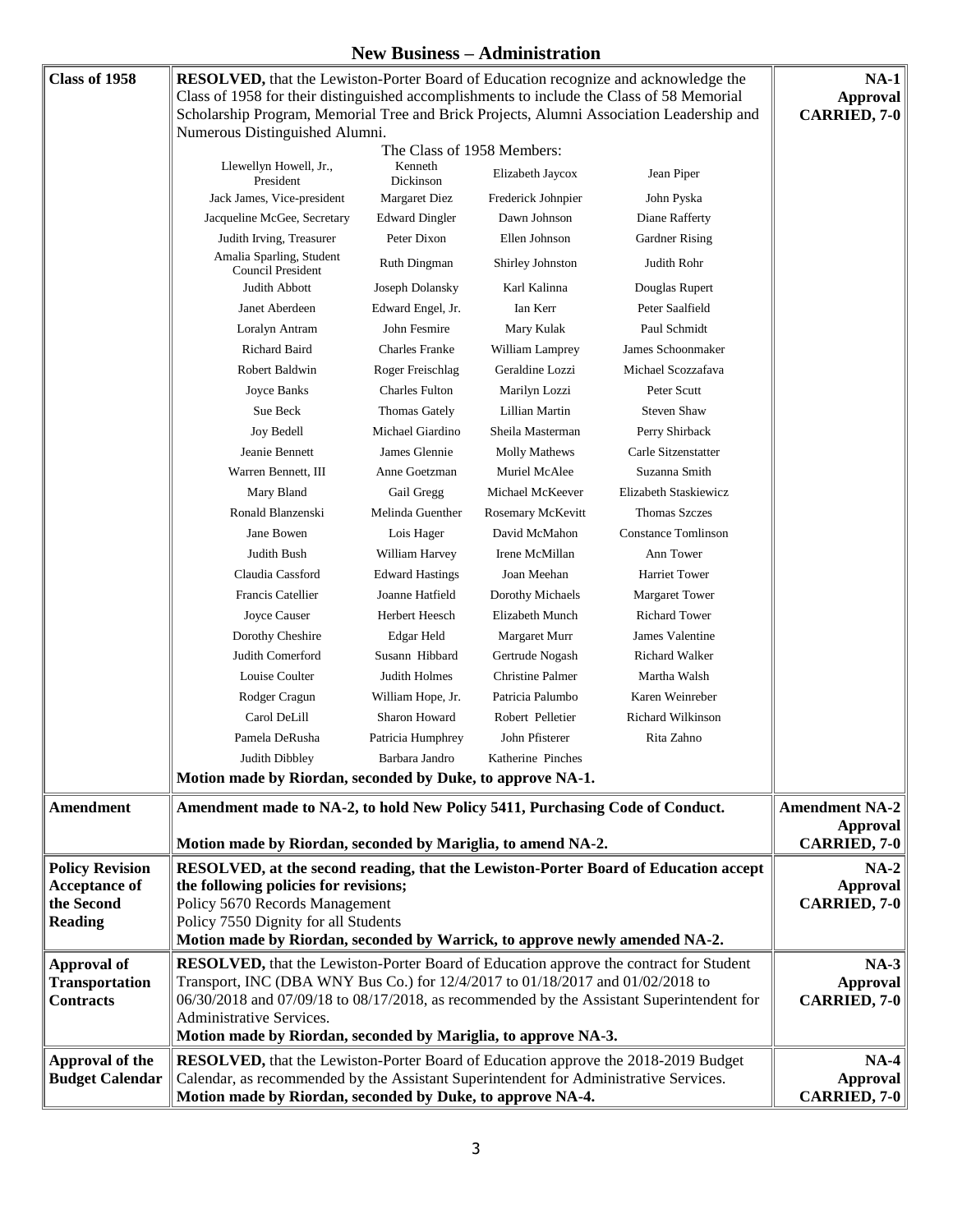# **Pupil Personnel**

| $\parallel$ Recommendations for | <b>RESOLVED</b> , upon the recommendation of the Superintendent of Schools, that the Board of            |                 |  |
|---------------------------------|----------------------------------------------------------------------------------------------------------|-----------------|--|
| CSE Placement and               | Education accept the recommendations and amendments of the Committee on Special                          |                 |  |
| <b>Amendments</b>               | Education for the December 8, 11, 12, 15, 18, 19, 20, 2017 and January 2, 2018 for the 2017-<br>CARRIED, |                 |  |
|                                 | 2018 school year, and approve the authorization of funds to implement the special education              |                 |  |
|                                 | programs and services consistent with such recommendations.                                              |                 |  |
|                                 | Motion made by Riordan, seconded by Duke, to approve NP-1.                                               |                 |  |
| $\parallel$ Recommendations for | <b>RESOLVED</b> , upon the recommendation of the Superintendent of Schools, that the Board of            | $NP-2$          |  |
| CPSE Placement and              | Education accept the recommendations and amendments of the Committee on Preschool                        | Approval        |  |
| <b>Amendments</b>               | Special Education for the January 2, 2018 meeting for the 2017-2018 school year, and                     | <b>CARRIED,</b> |  |
|                                 | approve the authorization of funds to implement the special education programs and services              | $7 - 0$         |  |
|                                 | consistent with such recommendations.                                                                    |                 |  |
|                                 | Motion made by Riordan, seconded by Warrick, to approve NP-2.                                            |                 |  |
|                                 |                                                                                                          |                 |  |

# **Personnel – Consent Agenda**

|                                             | Motion made by Riordan, seconded by Mariglia, to approve the Personnel Consent<br>Agenda combining items PRI, PRNI, PASI, PASNI.                                                                                                                                                                                                                                             |                                                                                                                                                            |                              | <b>Approval</b><br><b>CARRIED,</b><br>$7-0$ |              |
|---------------------------------------------|------------------------------------------------------------------------------------------------------------------------------------------------------------------------------------------------------------------------------------------------------------------------------------------------------------------------------------------------------------------------------|------------------------------------------------------------------------------------------------------------------------------------------------------------|------------------------------|---------------------------------------------|--------------|
| <b>Resignations/</b><br><b>Rescissions-</b> |                                                                                                                                                                                                                                                                                                                                                                              | RESOLVED, upon the recommendation of the Superintendent of Schools, that the Board<br>of Education accept the consent agenda for resignations/rescissions. |                              |                                             |              |
|                                             | <b>Name</b>                                                                                                                                                                                                                                                                                                                                                                  | <b>Date</b>                                                                                                                                                | <b>Tenure</b>                | <b>Reason</b>                               |              |
| <b>Instructional</b>                        | Cynthia Stramaglia                                                                                                                                                                                                                                                                                                                                                           | Jul 1, 2018                                                                                                                                                | School Counselor             | Retirement                                  |              |
|                                             | <b>Carol Matthews</b>                                                                                                                                                                                                                                                                                                                                                        | Jun 30, 2018                                                                                                                                               | Occ. Therapist               | Retirement                                  | <b>PRI</b>   |
| <b>Non-Instructional</b>                    | <b>Name</b>                                                                                                                                                                                                                                                                                                                                                                  | <b>Date</b>                                                                                                                                                | <b>Position</b>              | <b>Reason</b>                               |              |
|                                             | Darla Commisso                                                                                                                                                                                                                                                                                                                                                               | Dec 19, 2017                                                                                                                                               | Monitor                      | Resignation                                 | <b>PRNI</b>  |
|                                             | Corinne Alessi                                                                                                                                                                                                                                                                                                                                                               | Jan 5, 2018                                                                                                                                                | Cleaner                      | Resignation                                 |              |
|                                             | Cheryle Henderson                                                                                                                                                                                                                                                                                                                                                            | Jul 6, 2018                                                                                                                                                | Sr. Typist                   | Retirement                                  |              |
|                                             | Elizabeth Mariani                                                                                                                                                                                                                                                                                                                                                            | Jul 31, 2018                                                                                                                                               | Typist                       | Retirement                                  |              |
|                                             | Tami Piva                                                                                                                                                                                                                                                                                                                                                                    | Jun 21, 2018                                                                                                                                               | Teacher aide                 | Retirement                                  |              |
|                                             |                                                                                                                                                                                                                                                                                                                                                                              |                                                                                                                                                            |                              |                                             |              |
| Appointments-                               | <b>RESOLVED</b> , upon the recommendation of the Superintendent of Schools, that the Board<br>of Education approve the consent agenda for substitute appointments, without benefits,<br>except as required by law, to be utilized on an as needed basis at the discretion of the<br>Superintendent. Services shall be at-will and at the pleasure of the Board of Education. |                                                                                                                                                            |                              |                                             |              |
|                                             | Name                                                                                                                                                                                                                                                                                                                                                                         | Date                                                                                                                                                       | Position                     | Pay                                         |              |
| <b>Substitutes</b>                          | Jennifer Raby                                                                                                                                                                                                                                                                                                                                                                | Jan 16, 2018                                                                                                                                               | Non-Certified Teacher        | Daily Rate \$85.00                          |              |
| <b>Instructional</b>                        | *Amanda Tulipano                                                                                                                                                                                                                                                                                                                                                             | Jan 16, 2018                                                                                                                                               | Non-Certified Teacher        | Daily Rate \$85.00                          |              |
|                                             | *Nicole Dabney                                                                                                                                                                                                                                                                                                                                                               | Jan 16, 2018                                                                                                                                               | Non-Certified Teacher        | Daily Rate \$85.00                          |              |
| <b>Non-Instructional</b>                    | Anne Ziegler                                                                                                                                                                                                                                                                                                                                                                 | Jan 16, 2018                                                                                                                                               | Certified Teacher            | Daily Rate \$97.00                          | <b>PASI</b>  |
|                                             | Janelle Pysz                                                                                                                                                                                                                                                                                                                                                                 | Jan 16, 2018                                                                                                                                               | Non-Certified Teacher        | Daily Rate \$85.00                          |              |
|                                             | *Elizabeth DeSilva                                                                                                                                                                                                                                                                                                                                                           | Jan 16, 2018                                                                                                                                               | Non-Certified Teacher        | Daily Rate \$85.00                          |              |
|                                             | *Raymond Barry                                                                                                                                                                                                                                                                                                                                                               | Jan 16, 2018                                                                                                                                               | Non-Certified Teacher        | Daily Rate \$85.00                          |              |
|                                             | Nicholas Bonarek                                                                                                                                                                                                                                                                                                                                                             | Jan 16, 2018                                                                                                                                               | Non-Certified Teacher        | Daily Rate \$85.00                          | <b>PASNI</b> |
|                                             | Name                                                                                                                                                                                                                                                                                                                                                                         | Date                                                                                                                                                       | Position                     | Pay                                         |              |
|                                             | *Michelle Robertson                                                                                                                                                                                                                                                                                                                                                          | Jan 16, 2018                                                                                                                                               | <b>Teacher Aide Clerical</b> | \$10.40 hourly rate                         |              |
|                                             | *Diana Regan                                                                                                                                                                                                                                                                                                                                                                 | Jan 16, 2018                                                                                                                                               | Teacher AideClerical         | \$10.40 hourly rate                         |              |
|                                             | *Judy Taylor                                                                                                                                                                                                                                                                                                                                                                 | Jan 16, 2018                                                                                                                                               | Clerical                     | \$10.40 hourly rate                         |              |
|                                             | *fingerprint clearance pending                                                                                                                                                                                                                                                                                                                                               |                                                                                                                                                            |                              |                                             |              |